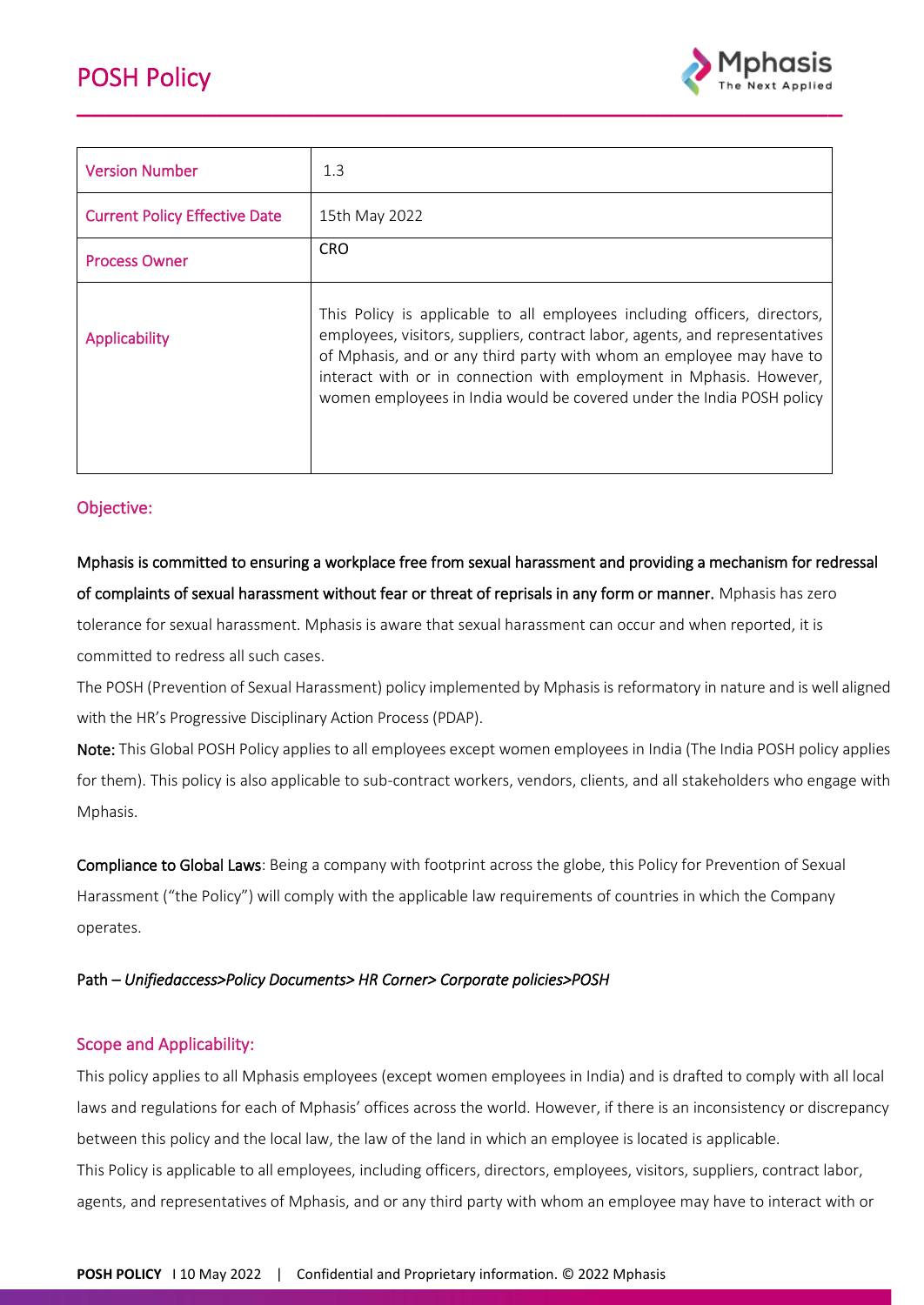

in connection with employment in Mphasis. However, women employees in India would be covered under the India

#### POSH policy.

This Policy is applicable to Mphasis Limited and its subsidiary, affiliate and or group companies ("Mphasis").

#### Definitions:

- 1. Sexual harassment is generally defined as unwanted sexual advances, or visual, verbal, or physical conduct of a sexual nature or because of a person's sex. This definition includes many forms of offensive behavior and includes gender and sexuality-based harassment -. The following is an indicative list of violations:
	- Unwanted sexual advances.
	- Making or threatening reprisals after a negative response to sexual advances.
	- Visual conduct: leering, making sexual gestures, displaying of suggestive objects or pictures, cartoon, or posters of sexual nature.
	- Verbal conduct: making or using derogatory comments, epithets, slurs, and jokes.
	- Physical harassment such as assault, touching, impeding, or blocking movement, or any physical interference with normal work or movement.
	- Verbal sexual advances or propositions.
	- Verbal abuse of a sexual nature, graphic verbal commentaries about an individual's body, sexually degrading words used to describe an individual, suggestive, or obscene letters, notes, or invitations.
	- Insults or taunts of a sexual nature.
	- Intrusive questions or statements about a person's private life.
	- Inappropriate advances on social networking sites.
	- Accessing sexually explicit internet sites which creates hostile work environment.
	- Stalking.

Quid Pro Quo - When submission to or rejection of "unwelcome" sexual advances or conduct of sexual nature is used as the basis for employment decisions, it is termed as "Quid Pro Quo".

Hostile Work Environment - Occurs when the conduct unreasonably interferes with an individual's work performance or creates an intimidating or offensive working environment.

2. Workplace - The workplace in the context of sexual harassment is not restricted to the office premises such as cubicles, conference rooms, lobbies etc. It includes the extended workplace such as food courts cafeterias and other recreational facilities provided by the company, company provided transport and work-related travel, company sponsored Training programs, parties, and other events. Additionally, the workplace includes employee remote workspace and any company provided virtual platforms like Skype, Microsoft teams, Yammer, Webex, Zoom, etc.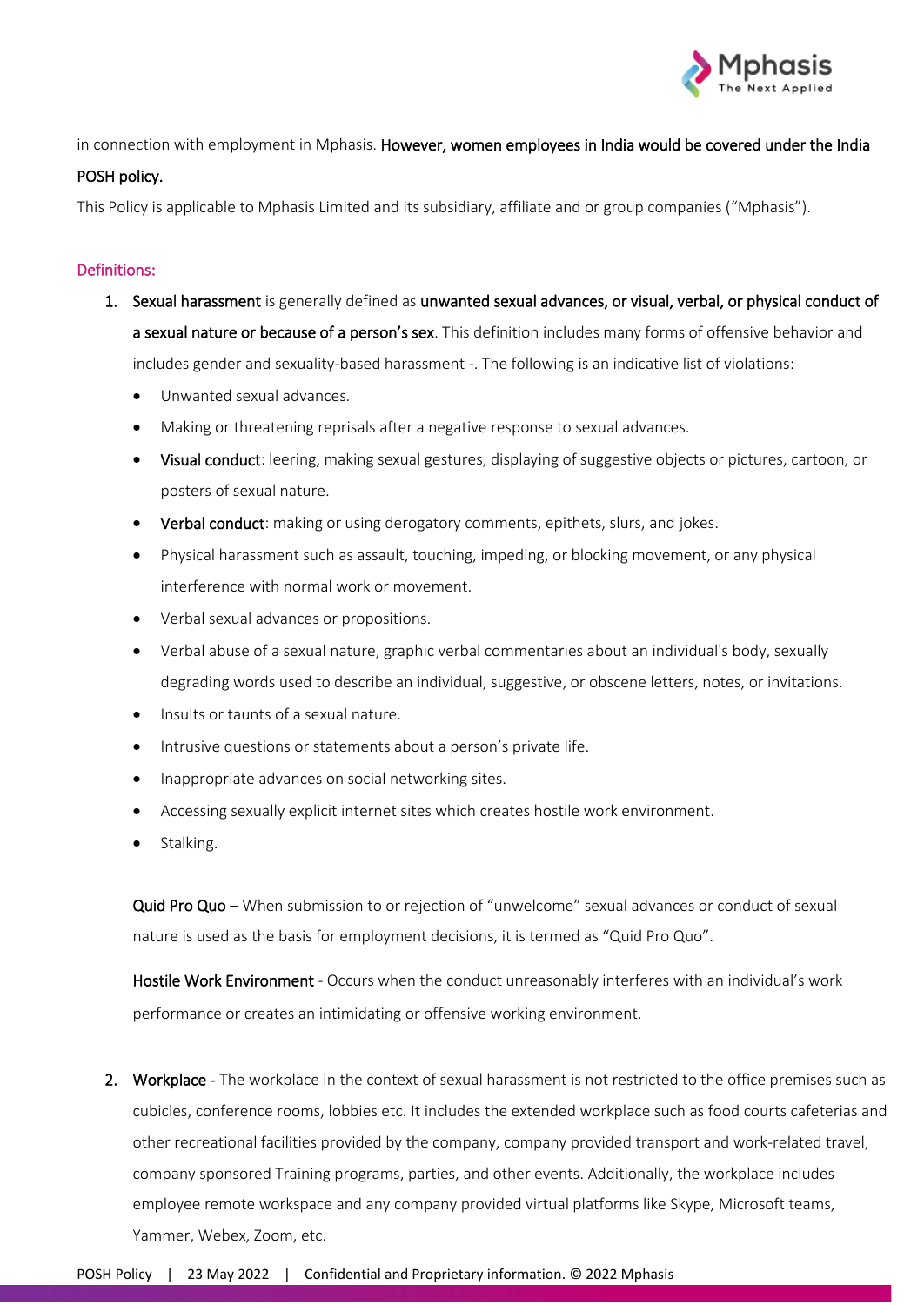

3. Process of addressing complaint: Complaints received will be dealt in compliance to the local law requirements.

## Core Principles of POSH Policy

The Core Values are the guiding principles to be followed by all stakeholders in the implementation of the POSH policy. The acronym (for easy recall) of the POSH Principles is CONCERN. This has been detailed below:

|            | • Confidentiality to the extent that is possible pursuant to the local law will be ensured that information<br>related to POSH complaints and disciplinary process is shared with discretion and only on a "need to<br>know " basis. |
|------------|--------------------------------------------------------------------------------------------------------------------------------------------------------------------------------------------------------------------------------------|
| $\sqrt{2}$ | . Objectivity to keep focus on evidence and to be unbiased in the handling of all aspects of an investigation.                                                                                                                       |
|            | . Neutrality to treat all the stake holders equally irrespective of age, gender, caste, language, race, region<br>of origin, religion, level in the organization etc.                                                                |
| $\epsilon$ | •Closure to provide speedy conclusion to the investigation of cases with appropriate sharing of information<br>with all relevant parties.                                                                                            |
| Ě          | . Empathy to be sensitive to the experiences of all the stakeholders and ability to understand what the person<br>has gone through.                                                                                                  |
|            | . Responsiveness to treat all cases as important and urgent and commit to resolve every grievance.                                                                                                                                   |
|            | . Follow Principles of Natural Justice while investigating a grievance.                                                                                                                                                              |

#### **Employees' Roles & Responsibilities**

- Any employee who feels or believes that he or she has been subjected to or has witnessed sexual harassment in the workplace, shall report the same to [posh@mphasis.com.](mailto:posh@mphasis.com)
- If complaints of sexual harassment are submitted to or received by colleagues, leaders, managers or the concerned HRBPs; those complaints shall be forwarded immediately to [posh@mphasis.com.](mailto:posh@mphasis.com) Maintaining confidentiality of such complaints will be the personal responsibility of the concerned person who has received or submitted a POSH complaint. It is important to emphasize that regardless of the avenue used to report complaints or participate in the process employees will not be retaliated against in any way.

#### **Harassment by Third Parties**

Instances of harassment if any, committed by third parties (contractors, visitors, etc.) will also be intimated to POSH office which will take appropriate action either through existing policies or take appropriate legal steps.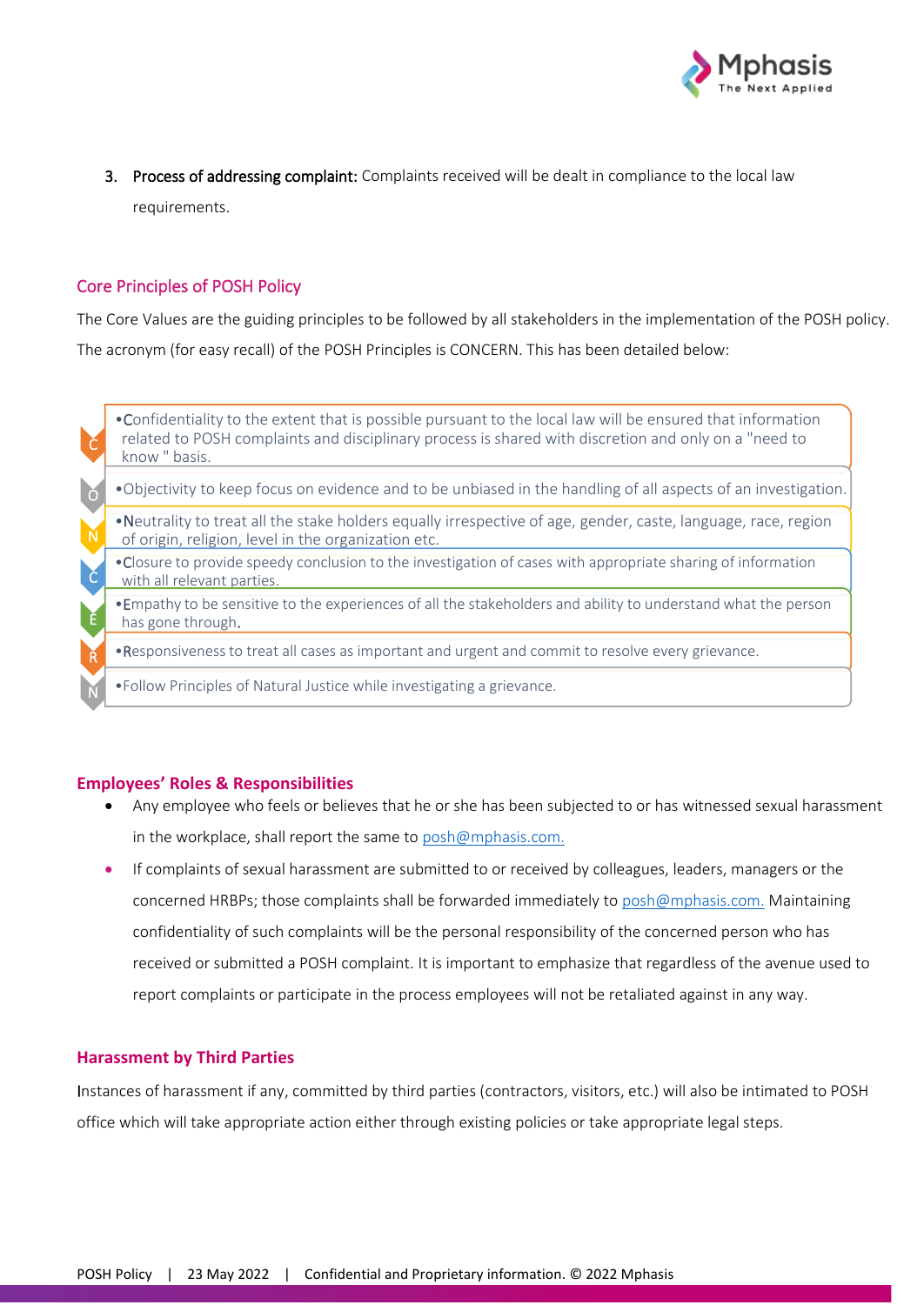

#### **Process/Procedure in case of a Complaint of Sexual Harassment**

- 1. An employee who is aggrieved by any conduct / behavior or is witness to or privy to information that he / she believes is an act of sexual harassment is entitled / required to submit a complaint forthwith in writing to [posh@mphasis.com](mailto:posh@mphasis.com) or call on +91 9538188838. The said complaint should contain all necessary details/information that the complainant has or is aware of.
- 2. Upon receipt of the complaint, the POSH Office shall verify the nature of complaint and collect essential details necessary for initiating the inquiry procedures.
- 3. Such inquiry proceedings will be in compliance with the Principles of Natural Justice and shall be completed as soon as practical and generally no longer than a period of 30 days.
- 4. Where the Inquiring Officer / Committee determines violation of Mphasis Policies (including this globally applicable POSH policy), necessary actions will be taken on the respondent under Mphasis Code of Business Conduct within 30 days.
- 5. Adequate steps shall be taken to ensure there is no retaliation against the complainant.
- 6. Mala fide complaints of sexual harassment amount to misconduct for which disciplinary action could be taken against the complainant. When it is concluded that the allegation is malicious or the complainant or any other person making the complaint has produced any forged or misleading document, it may recommend to the employer to take actions against the Complainant pursuant to Company policy / practices.
- 7. Escalation process as applicable in the local jurisdiction will be followed.
- 8. The contents of the complaint made, the identity and addresses of the complainant, harasser and witnesses, any information relating to the inquiry proceedings and action taken by the employer shall not be published, communicated, or made known to the public, press and media in any manner unless otherwise required by law. Any person contravenes the above, the employer may, as permitted in the jurisdiction where such an act occurred, levy financial penalty as well as take any other disciplinary action as appropriate.